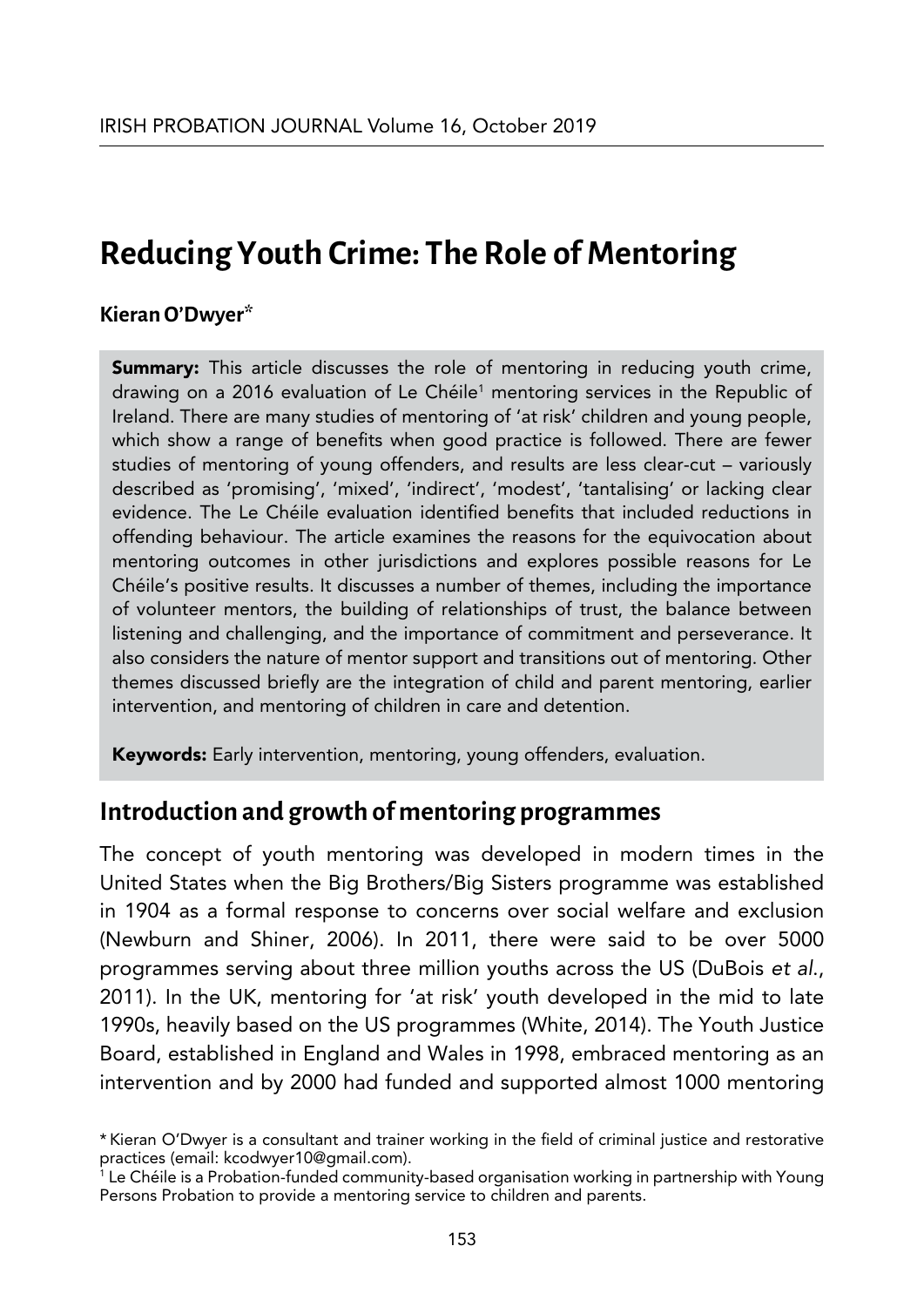schemes (White, 2014: 6). In Ireland, Le Chéile was established in 2005 and provides a mentoring service for young people aged 12–21 who appear before the criminal courts and, since 2008, a mentoring service for parents or carers of young people who offend.

Most mentoring programmes are premised on the belief that 'a created relationship between an older and younger person will be a support to a young person facing adversity in their lives and will help them to have a positive sense of themselves and their future' (Dolan *et al*., 2011: 2). Mentoring programmes for 'at risk' youth are designed to give them help and guidance so they can become responsible adults and compensate for their presumed lack of mentors otherwise in their lives (DKR, 2012: 22).

Mentoring programmes might be understood as 'interactive helping relationships between two individuals over an extended period, wherein an approved adult mentor develops trust, spends quality time, and passes along knowledge and skills to the mentee' (Tapia *et al*., 2013: 2). Anton and Temple argue that 'the ultimate purpose of mentoring programs is to change the trajectories of the lives of young people and set them firmly on the path to becoming successful, productive adults who contribute to society' (2007: 26).

Much of the literature on mentoring focuses on 'at risk' children rather than those who have actually come into contact with the criminal justice system. The offending profile of the young people in the Le Chéile programme differs significantly therefore from that of mentees under many other programmes. Their age profile is also different, with a higher age cohort in the Le Chéile programme. There are other features that make comparison difficult, notably around style of mentoring in other programmes (not always one to one, sometimes using paid mentors, often incorporating group work or focusing on specific activities), duration (not always 12 months), frequency (not always weekly), intensity (varying number of hours) and location (sometimes in mentoring premises).

# **Overall effectiveness of mentoring**

A large-scale study of the US Big Brothers Big Sisters programme found a wide range of benefits for participants: they were less likely to drink alcohol or use drugs, and had increased competency in their school work, less truancy, better grades, and better relationships with their families and friends; no negative effects were found (Grossman and Tierney, 1998). A later US meta-analysis of 55 evaluations, based primarily on perceptions of youths,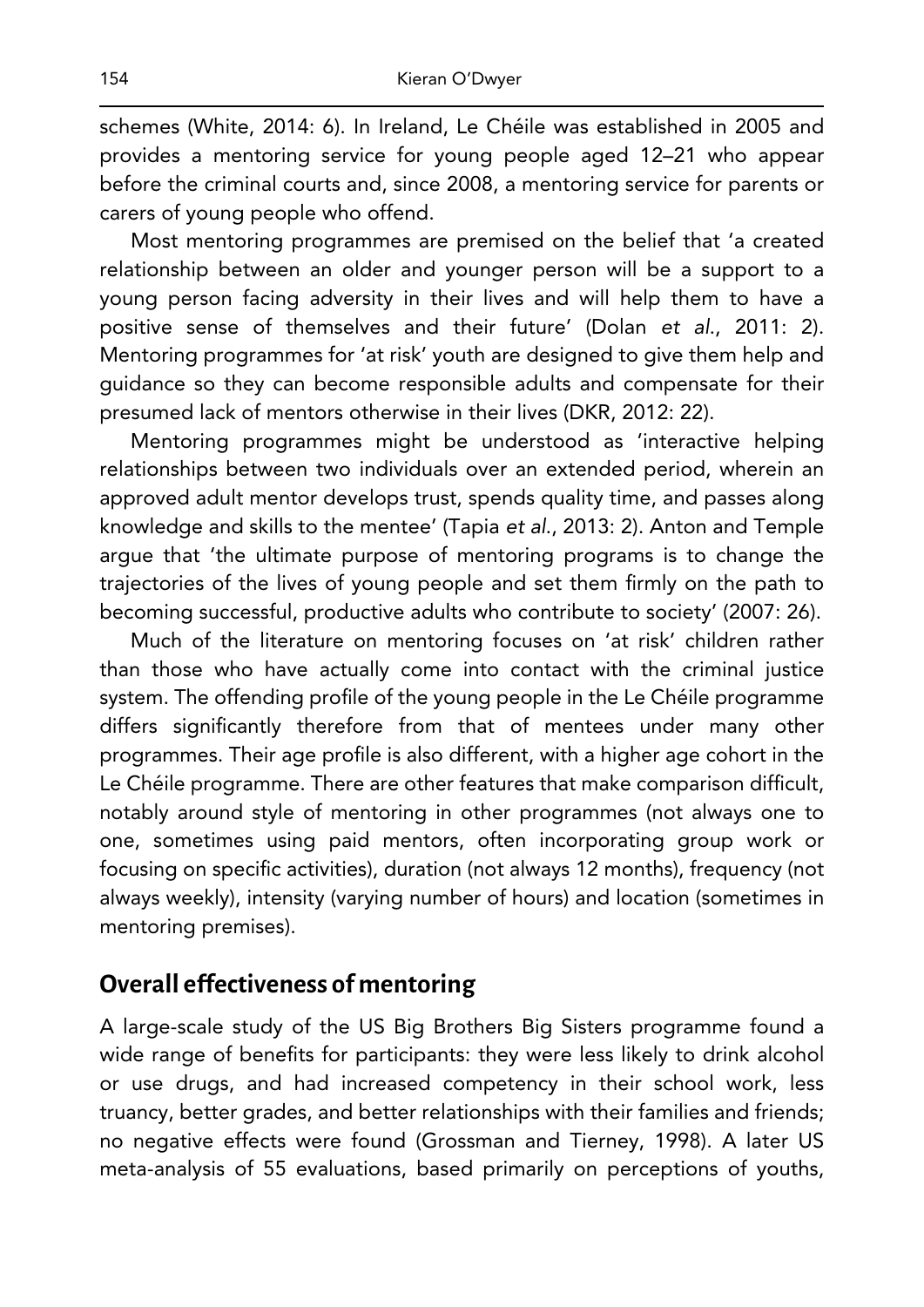mentors and parents, found only modest benefit for the average youth. Importantly, however, it found that results were significantly improved if best practice was followed and the mentor–mentee relationship was strong. It also found that poorly led programmes could have a damaging effect (DuBois *et al*., 2002). Similar results were reported from a review of research by Rhodes (2008), who concluded that positive effects were modest at best and that poor relationships could have negative impact. Roberts *et al*. (2004) commented that research 'does indicate benefits from mentoring programmes for some young people, for some programmes, in some circumstances, in relation to some outcomes'. A large-scale evaluation of the Big Brothers Big Sisters programme in Ireland found positive results on some dimensions (Dolan *et al*., 2011), including improved feelings of hopefulness, perceived social support and pro-social behaviour, but little impact as regards education or misconduct.

A systematic review of mentoring studies by the Danish Crime Prevention Council concluded that all the studied programmes for 'at risk' youth had at least one positive effect and mentoring interventions were described as 'promising'. They noted positive effects within various measures of crime, behaviour, attitude, psyche, alcohol and drugs, school and relationships with family and friends. They also noted variations between programmes and that not all the effects were present in each study. Interestingly, impacts were greatest for younger children (aged 11–14) who were not already committing offences (DKR, 2012: 6).

An evaluation of mentoring schemes supported by the Youth Justice Board in England and Wales found evidence of improved educational performance, including better school attendance, a reduction in disruptive behaviour and less risk of school exclusion. Results were best for young people involved in low-level offending or 'at risk' youth and where the schemes provide a structured educational component. The evidence as regards improvements in self-esteem was inconclusive (Tarling *et al*., 2004: 44–45). Another study of schemes supported by the Youth Justice Board found evidence of greater likelihood of entering education or training but that the schemes failed to improve problematic behaviour and basic education skills or to reduce drug or alcohol use; however, the average age of participants was 14 and attrition rates were high (St James-Roberts *et al*., 2005).

A research synthesis for the UK Mentoring and Befriending Foundation reported that mentoring could produce positive outcomes when implemented alongside other interventions, but it was not clear that the same effects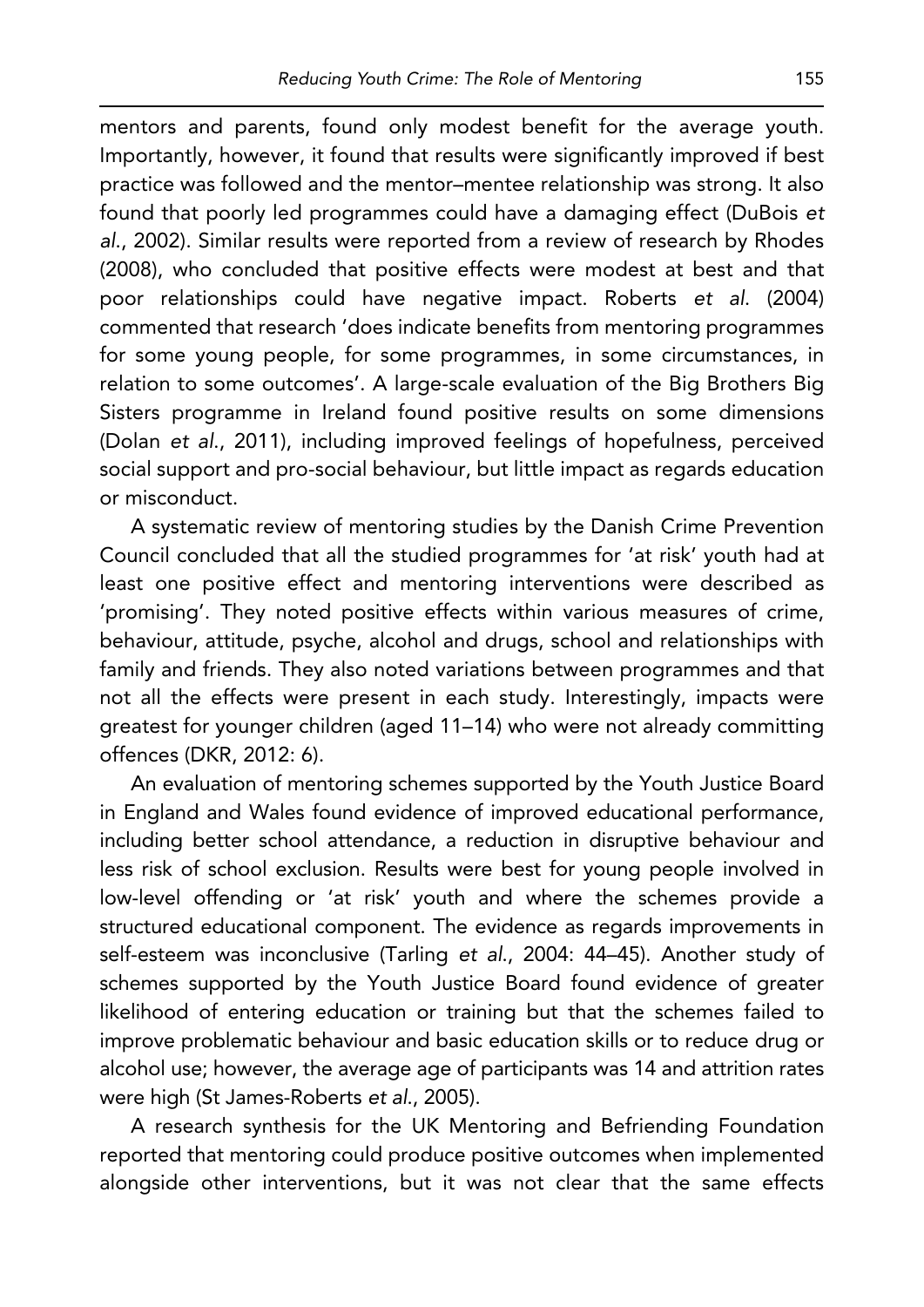resulted from mentoring alone (Philip and Spratt, 2007). A UK evaluation of 28 pilot mentoring programmes for 'looked after children', mostly in foster or residential care, found positive results that included self-reported improvements in all areas of their schooling, feelings about themselves and their future, likelihood of staying out of trouble and relationships with others. Several young people specifically mentioned that it was the mentor who had made the difference for them and several also indicated that the voluntary nature of the relationship was particularly important. Many felt that it was important that the mentor was there specifically for the young person and the time spent together was dedicated solely to them (Renshaw, 2008).

A small number of studies have highlighted potential negative effects of mentoring. These tend to be associated with short-term mentoring relationships or breakdowns in relationships and cause lower self-worth or negative peer influence (Grossman and Rhodes, 2002; DKR, 2012). Rhodes *et al*. (2008) point out that if mentees lack a strong bond with their mentors, feel that they cannot trust them, or have been let down by them, then the mentoring can have a damaging effect that outweighs the positive (cited in White, 2014: 8). Piper and Piper (2000) argue that the stigma of disaffection can be reinforced by involvement in mentoring because it suggests that there is something wrong that needs to be changed and is reinforced further by differences in status between mentor and mentee; they concluded that an empowerment approach was required in programmes.

# **Effectiveness of mentoring in reducing reoffending**

The evidence on the impact of mentoring on reoffending is of more recent origin and somewhat ambivalent. A 2016 UK Ministry of Justice report described findings from recent reviews and meta-analyses as 'promising' but suggested a need for caution in interpreting results because of the variability of type of scheme implemented and the limited detail in studies of what mentoring actually involved and of key successful implementation characteristics (Adler *et al*., 2016). An earlier Ministry of Justice report noted that some, but not all, evaluated mentoring programmes had demonstrated a positive impact. The effectiveness of mentoring was therefore described as 'mixed/promising' (Ministry of Justice, 2014). A Campbell Collaboration systematic review of 46 studies in 2013 reported significant but 'modest' effects from mentoring of 'high-risk' youth as regards delinquency and three associated outcomes: aggression, drug use and academic performance (Tolan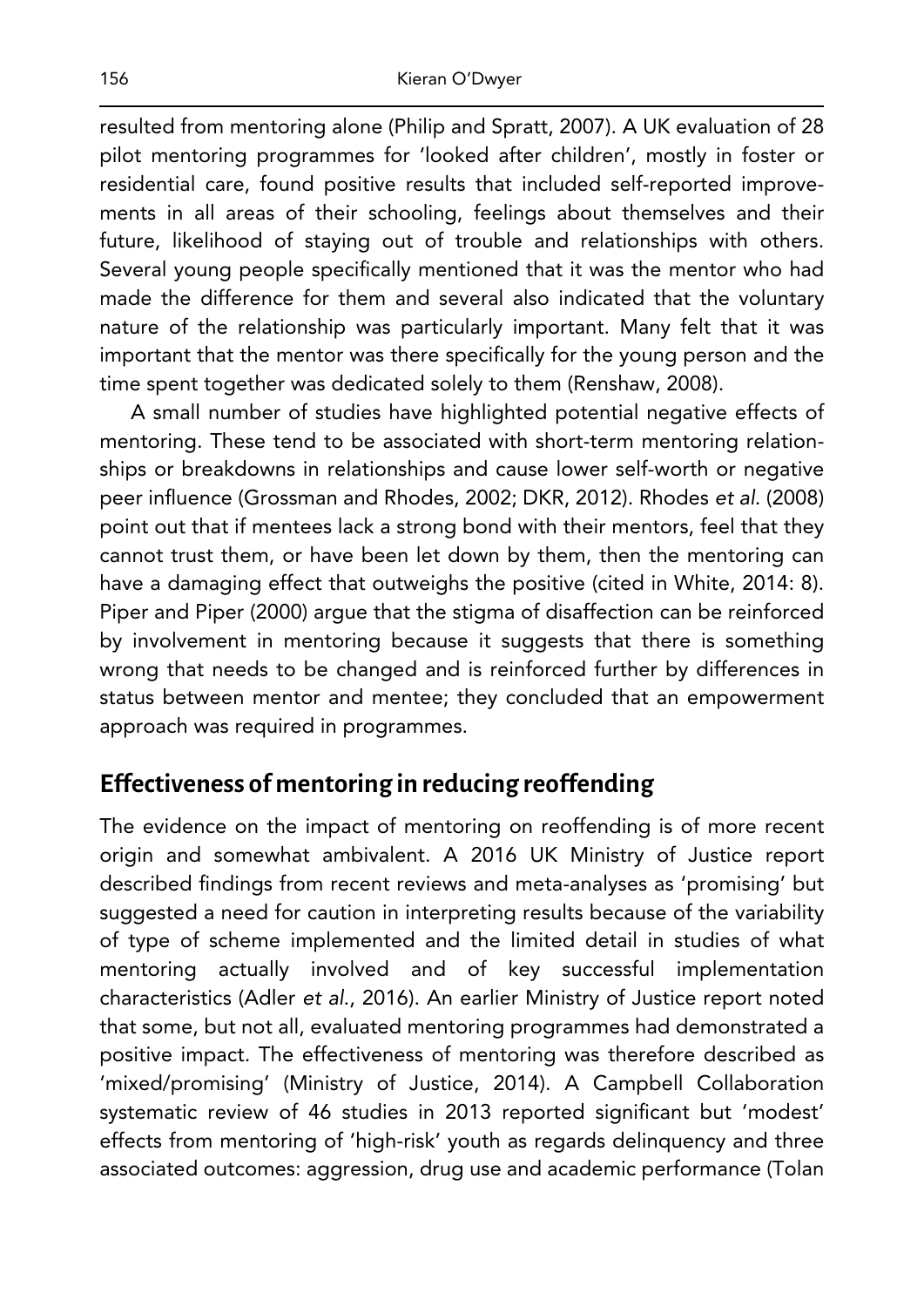*et al*., 2014). In a rapid review and meta-analysis for the Swedish National Council for Crime Prevention, Jolliffe and Farrington (2008) examined 16 studies and suggested that mentoring reduced reoffending by about 4–10%. They noted that the better results were associated with lower quality studies and that higher quality evaluations did not find that mentoring had an appreciable beneficial effect on reoffending. They described their conclusions as 'tantalising' and described mentoring as a 'promising intervention with some very hopeful results but also with some puzzling features' (p. 39).

Other studies have produced less promising results. A study of 80 UK mentoring programmes supported by the Youth Justice Board failed to find 'convincing evidence' of a reduction in offending or in severity of offending during the first year after the start of a mentoring relationship (St James-Roberts *et al*., 2005). Tarling *et al*. (2004) reviewed 36 mentoring schemes funded by the Youth Justice Board and, comparing reoffending rates for 359 mentees and equivalent national cohorts, found that those on the mentoring programmes fared a little worse than the national cohorts.

# **Factors critical to success in mentoring**

Several studies have identified how the effectiveness of mentoring could be enhanced. DuBois *et al*. (2002), in their meta-analysis of 55 evaluations, reported that effects were greater where the mentoring involved more frequent contact and emotional closeness, where the duration was of six months or more and where there was intensive training, structured activities, greater support from parents and programme monitoring; they summarised that when best practice is followed and the relationship is strong, results are significantly improved.

The Danish Crime Prevention Council recommended that programmes should be 'intense with weekly meetings lasting several hours and involving a supporting, trusting and emotional relationship for a period of at least a year … and that especially volunteer mentoring should include professional staff to screen, match, train, support and supervise the mentors' (DKR, 2012: 6). The research identified other criteria for effective mentoring, including combining mentoring interventions and leisure-time programmes, emphasis on the importance of the young person's psychological and social development, and parental involvement.

The Campbell Collaboration meta-analysis found that programmes that stressed emotional support and those that emphasised an advocacy role on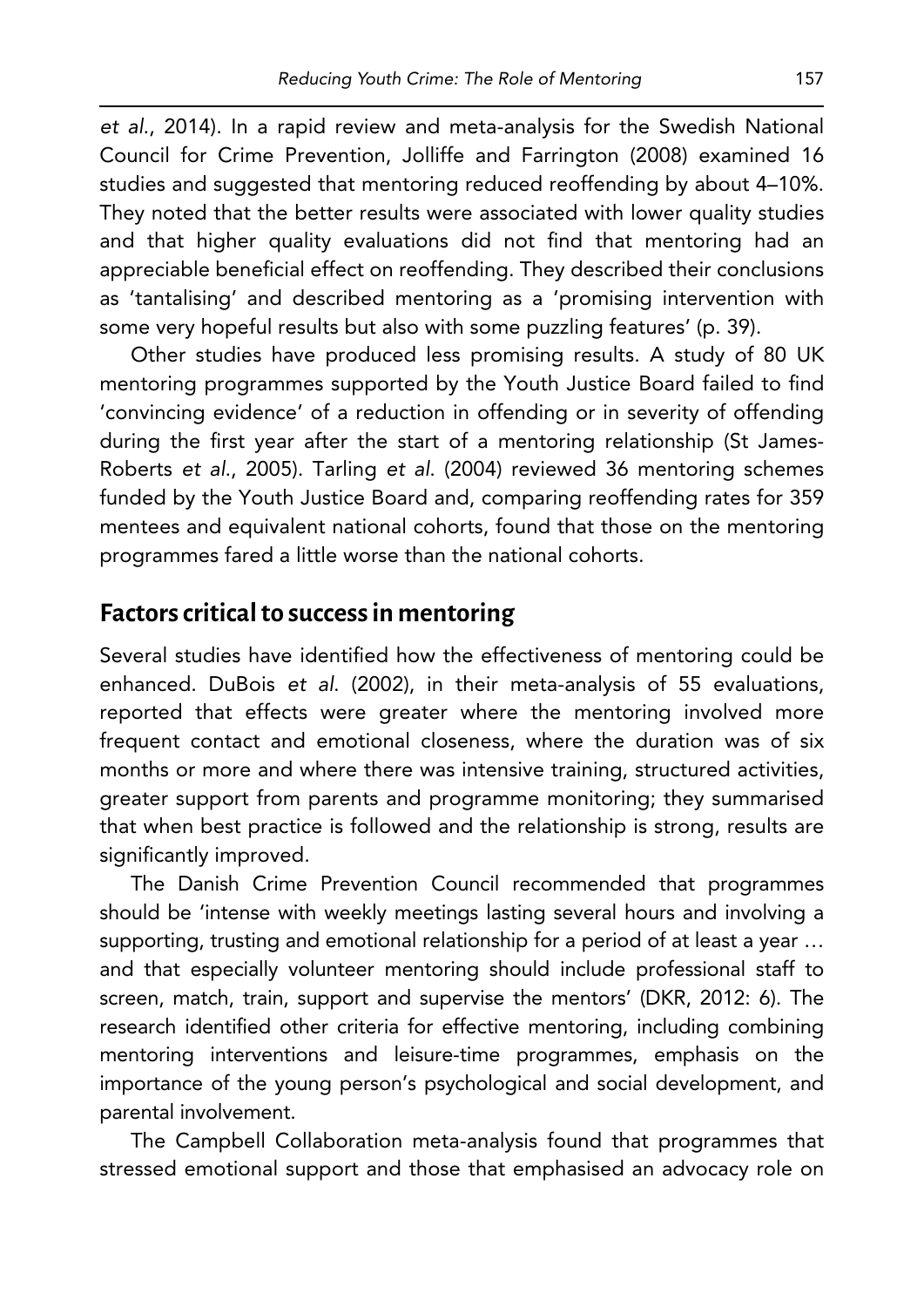behalf of the mentee had larger effects, while teaching and modelling/ identification were regarded as 'worthwhile foci of attention in mentoring design' (Tolan *et al*., 2014: 7/185). In summarising international evidence, Adler *et al*. (2016: 21) noted that 'when meetings lasted longer and took place once a week (as opposed to less frequently), mentoring had a greater effect on reducing re-offending'. Jolliffe and Farrington (2008: 8) reported that programmes 'in which the mentor and mentee spent more time together per meeting (5 hours or more) and met at least weekly were more successful in reducing reoffending'.

In judging what makes for an effective mentoring intervention, Tarling *et al*. (2004: 53) suggest focusing attention on three broad areas: the organisation and administration of schemes (including strong co-ordinator, critical mass, support for volunteers), the attitudes and attributes of volunteer mentors (realistic expectations, early matching, patience) and the nature of the mentoring relationship (good start, agreement, trust and respect, minimum 12 months, planned endings). As regards relationship quality, Sale *et al*. (2008) reported greater impact on social skills for youths who felt higher levels of trust, empathy and mutuality from their mentors.

#### **Overview of Le Chéile mentoring**

Le Chéile's mentoring service is delivered in partnership with the Probation Service and covers eight regions: Dublin (2), Cork (2), Meath, Midlands, South-East and South-West. Most referrals come from the Probation Service and the mentoring occurs in the context of Probation supervision. In each region a co-ordinator recruits, trains, supervises and supports a team of volunteers who mentor young people and parents/carers. Nationally there are over 200 volunteers and in 2017 mentoring was provided to 153 young people and 46 parents/carers. The profile of youth mentors is that they are caring, mature persons, aged 20 or more; they enjoy working with young people; and they are non-judgmental, are unbiased in their approach and have a good understanding of young people and the issues and challenges they face. They comprise men and women from all walks of life and do not need to have any specific educational qualifications.

The mentors for young people act as a positive role model, advisor and friendly supporter. They offer them support, stability and general guidance and help them make choices as well as set achievable goals and realistic challenges. They listen, give care and advice and share information and life/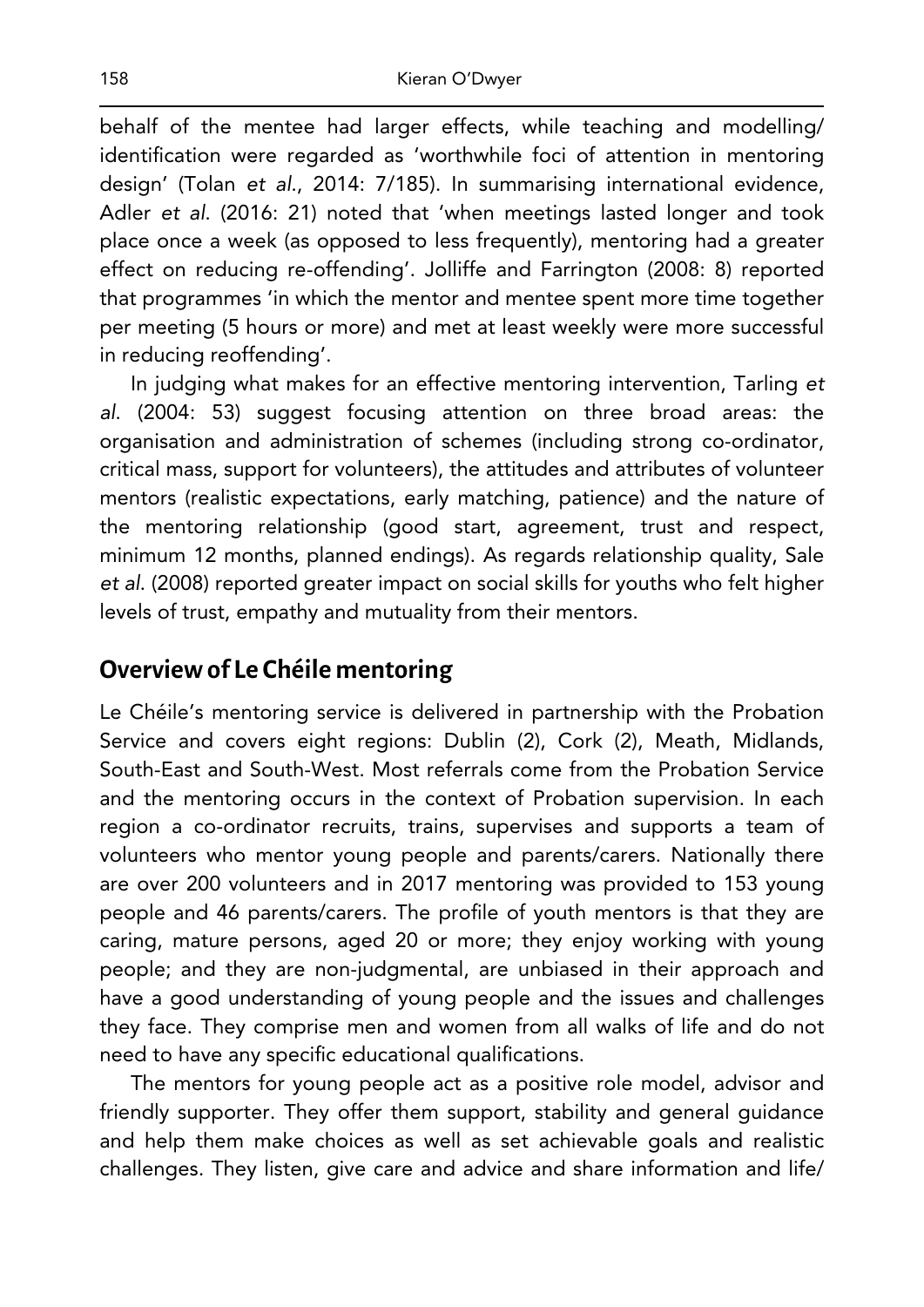career experience with them. They get involved with young people in various structured and planned activities and help them build self-esteem and selfconfidence. At the beginning of the mentoring relationship, the mentors engage in social, fun activities such as bowling and playing pool, designed to help build a relationship. After this time, they jointly set some longer-term goals such as working on literacy skills, joining a sports club or class, working on the driver theory test, and re-engaging with education or training. The mentors typically work with the young people for about two hours a week for between six months and a year and sometimes for longer periods.

# **Evaluation of Le Chéile mentoring**

The evaluation of Le Chéile mentoring showed significant positive impacts for young people who engaged with the service. Benefits were recorded in respect of improved family and peer relationships; involvement in activities outside the home; reduction in misuse of alcohol and drugs; involvement in education, work and training; increased self-confidence and well-being; and reduced reoffending. The estimated reduction in self-reported offending of 28% is significant given international experience. Full details are available in the report on Le Chéile's website (O'Dwyer, 2017). The social return on investment (SROI) was calculated at €4.35 for every €1 invested in Le Chéile.

The methodology for the study included interviews with and surveys of young people, parents, mentors, co-ordinators and Probation Service staff. The surveys provided quantitative data for the calculation of the SROI. They involved participants subjectively rating positions on a scale of 1–10 at the start and end of mentoring for themselves or, in the case of mentors and coordinators, in respect of mentees in their charge. They also indicated on a scale of 1–4 the extent to which they thought mentoring helped bring about the change. The sample of young people was selected randomly by the evaluator. Possible response bias was addressed by triangulating responses from the young people, mentors and co-ordinators and by conservatism and transparency in the assumptions about the size and value of impacts. The calculation of the SROI included all 69 cases that were recorded in 2015 as 'completed successfully' or 'active' and had lasted for a minimum of six months. A 50% allowance was made in respect of another 27 mentees who had been mentored for between four and six months. The methodology of the evaluation thus differed from at least some of the cited studies in that it involved mentees who had been mentored for at least four months (and not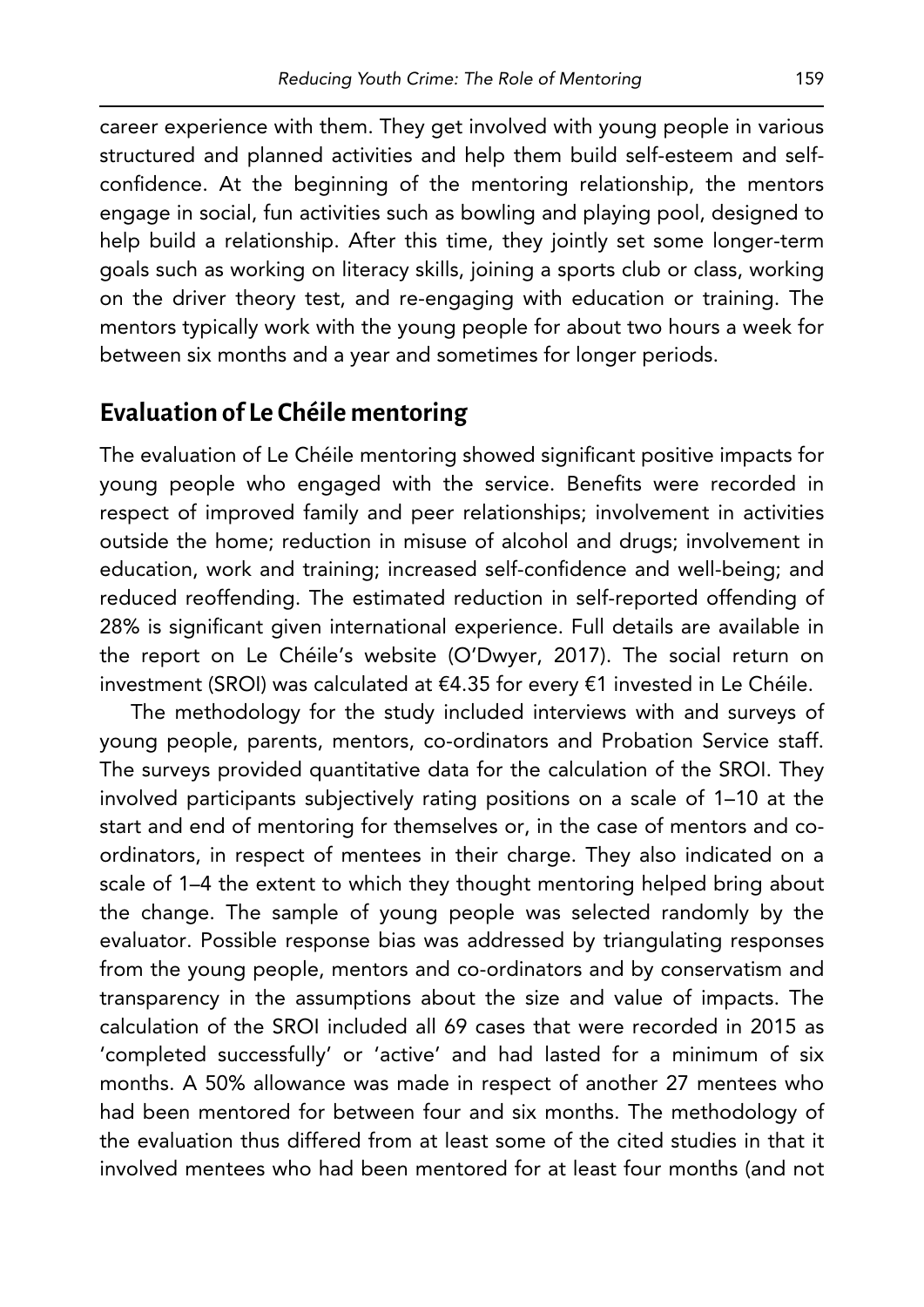all mentees who were ever assigned a mentor) and self-reporting of offending levels and other variables (and not, for example, drawing on police or other criminal justice offence records).

A theory of change for young person mentoring was developed for evaluation purposes as follows: through mentoring, mentees build a trusting relationship with an adult who is interested in them, develop communication practice, engage in positive leisure activities, and build self-confidence and self-esteem; this in turn leads to increased awareness of choice and goalsetting; and this results finally in achievement of positive outcomes, including reduction in antisocial activities, development of pro-social behaviour and integration as productive members in the community. The theory was developed by the evaluator and research advisory group and agreed with stakeholder interviewees as a satisfactory explanation of how mentoring works. It is in close accordance with the international literature.

Key strengths of Le Chéile mentoring identified in the evaluation were the space and time for the mentee and the exclusive focus on them; the patience and persistence of mentors and co-ordinators; the fact that mentors were unpaid volunteers; the personality of mentors and close relationships of mentees with their mentors; and mentoring values such as being nonjudgemental and attentive. Probation Officers also referred to the structure and routine that mentoring brought into young people's lives, while Le Chéile co-ordinators drew attention to the flexibility of mentoring and the ability to customise the mentoring to individual needs, as well as the community location of mentoring sessions.

The quality of the relationship between mentor and mentee is seen as key to all mentoring outcomes, as emphasised in the literature. Young person mentees who were interviewed were universally positive about their mentors and consistently spoke very highly about them. A typical comment was 'I just liked the way she was, like. She talked and had a good personality. She was a nice person. I got on with her from the start.' Another commented that 'I liked a lot about him. He would listen, was always there, reliable, a good friend and good support, a good help. He was just a great person to be honest.'

Mentors as a group stressed the objective of helping young people to realise that there is a different way to live and behave and creating a space for them to get away from negative influences. They mentioned linking in with young people who feel alienated and disrespected and recognising that damage has often been caused to them wilfully or through neglect. They expressed empathy with young people and again emphasised the importance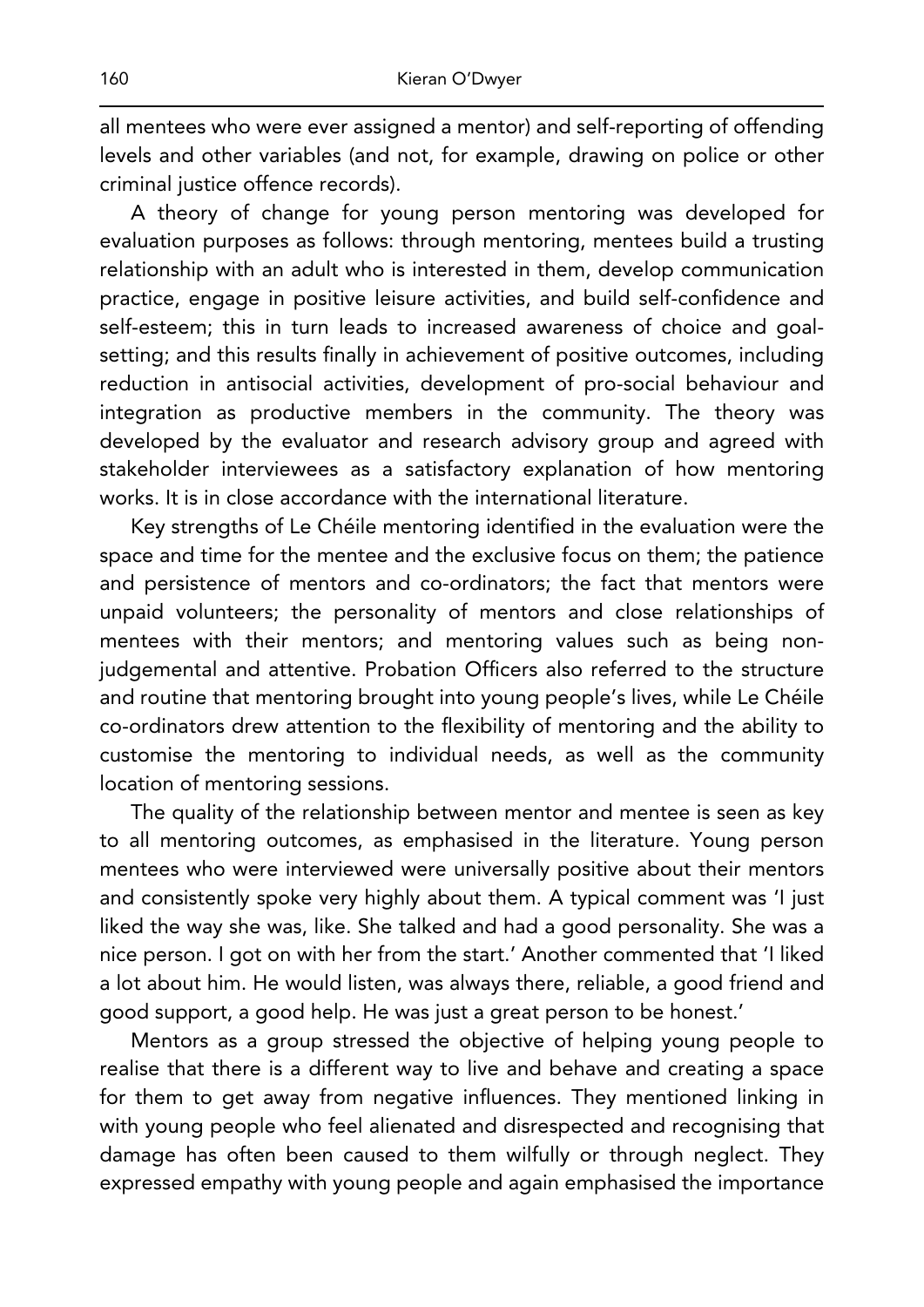of not being judgemental and being honest. Individually, other mentors mentioned providing a listening ear and supportive environment, developing coping skills, building confidence, offering an alternative role model, promoting a healthier lifestyle, empowering mentees to be more independent, helping them identify longer-term aspirations for themselves, giving hope, and getting them to respect and believe in themselves. Several referred to the absence of adequate supports and positive voices in the young people's lives. Getting the mentee from one week to the next could be the main objective initially, according to one experienced mentor. Objectives had to be realistic at the beginning.

Mentors also spoke about their understanding of the motivations of young people being mentored. For most mentees, having someone to talk to was an important motivation, especially if they had moved away from negative peers who were previously their only friends. This could be viewed as filling a gap until they had re-established themselves. For others, they came because they felt they had no choice and their initial position tended to be that they had no problems, no need to talk. It could take a long time to build up enough trust and comfort to open up. For some, the motivation was space and stability in otherwise chaotic lives. The various activities available with mentoring were also motivating factors. These were seen as hugely important in many respects, including learning social skills, overcoming fear that they would not be welcome, doing things that they would not dream of doing on their own, opening up new ideas and discovering that they are accepted as part of the community. Mentors believed that there had to be something positive in it for the young people and noted that many activities involved things that most others take for granted.

As regards positive role models, co-ordinators identified as common mentee backgrounds the absence of a constant adult male, families with negative influences such as ambivalence about offending or violence, and families that simply failed to recognise and encourage achievement. Mentors would be the first people to believe in them and begin the process of thinking about a better future. Developing social skills and life skills was an important objective in all this, often learning to do things that would be considered normal, everyday things by most people. Concerning development of communication skills, co-ordinators noted that a lot of the young people were not used to having a conversation or dialogue and were fearful of their views not being taken seriously or being ridiculed. Small things such as ordering in a restaurant or being asked their opinion on a movie could be powerful.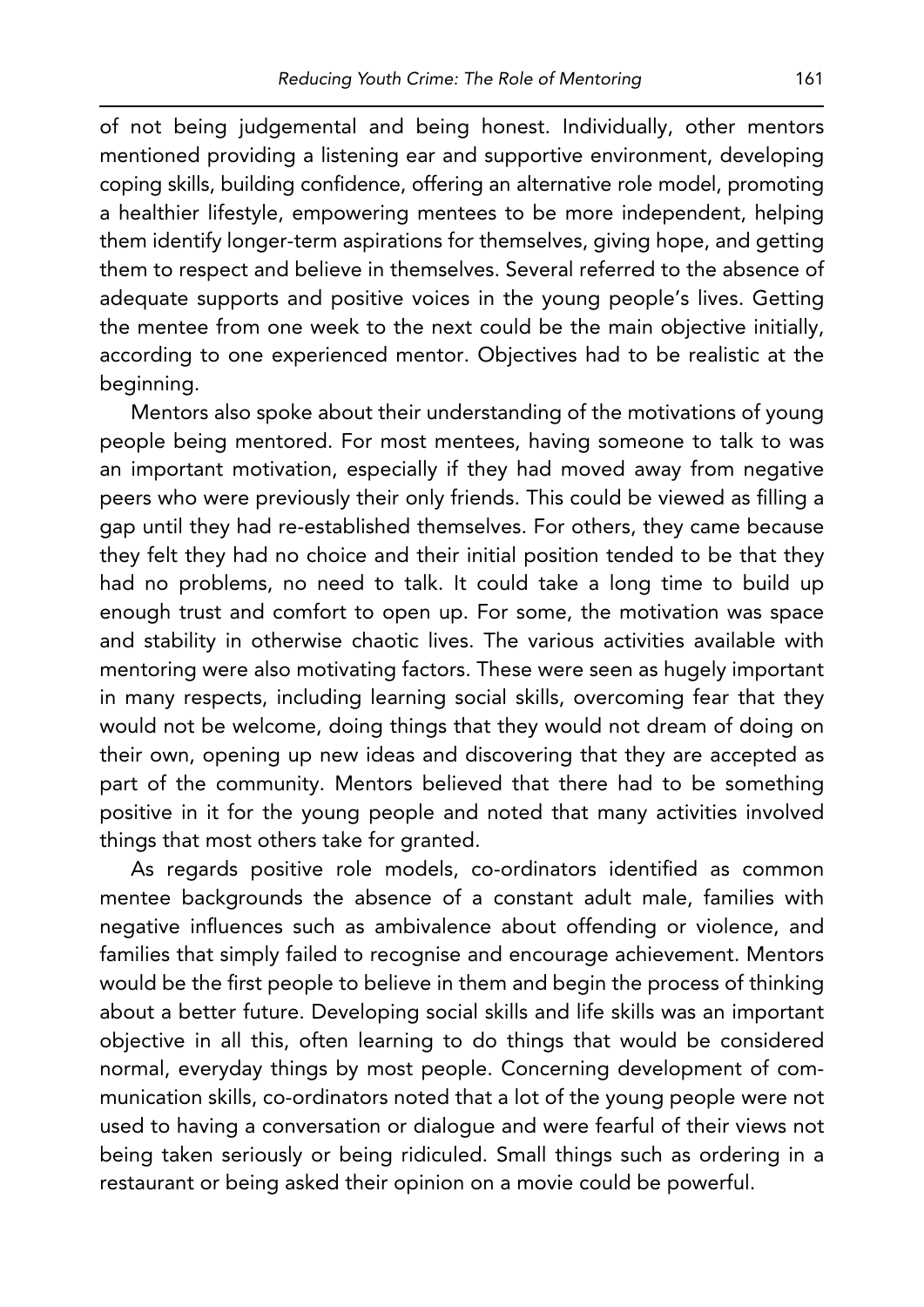Several co-ordinators and mentors identified a particular objective of mentoring as giving mentees a belief that change was possible and introducing them to different concepts and social groupings. Many alluded to the objective of bringing about longer-term change rather than necessarily achieving immediate impact. This is an important point and highlights the value of planting a seed that may not germinate and take root for some years.

Mentors felt strongly that the voluntary nature of their service was valuable and helped build the relationship with mentees. One commented that mentees were impressed that they actually wanted to spend time with them and that it was 'a huge thing' for mentees that mentors were not being paid. The relaxed, casual, enjoyable nature of the interaction was also seen as important. Mentors spoke in positive terms about their mentees, recognising their talents and potential while acknowledging the challenges they faced. Several commented specifically that they enjoyed the company of their mentees.

From the mentors' own perspective, Le Chéile's support was a major strength. They had formal supervision, generally in groups, and could get informal supervision and advice anytime. They valued the supervision in terms of overcoming isolation and feeling part of a group as well as clarifying boundaries. They also praised the initial and ongoing training and highlighted good relations with co-ordinators and the fact that you could raise anything with them with confidence. These views are echoed in Le Chéile's annual surveys of volunteers, which show consistently high levels of satisfaction with induction training, ongoing training, group supervision, ongoing support and overall experience of mentoring (Le Chéile, 2013–2015).

## **Phases of relationship-building and challenging**

Two phases can be identified in mentoring: a relationship-building phase and a more challenging, target-focused phase. Both were seen by all parties as important. The first phase was critical and took priority. It was expected to last six to eight weeks but in practice it was often longer and was tailored to the individual. The focus in this phase for mentors and mentees is on getting to know each other and on building trust. This is achieved primarily through participation in fun, non-threatening activities and simply sharing time talking. Co-ordinators and mentors pointed out that to rush this phase risked undermining the quality of the relationship and ultimately failure. Several coordinators remarked that it was the activities that drew mentees into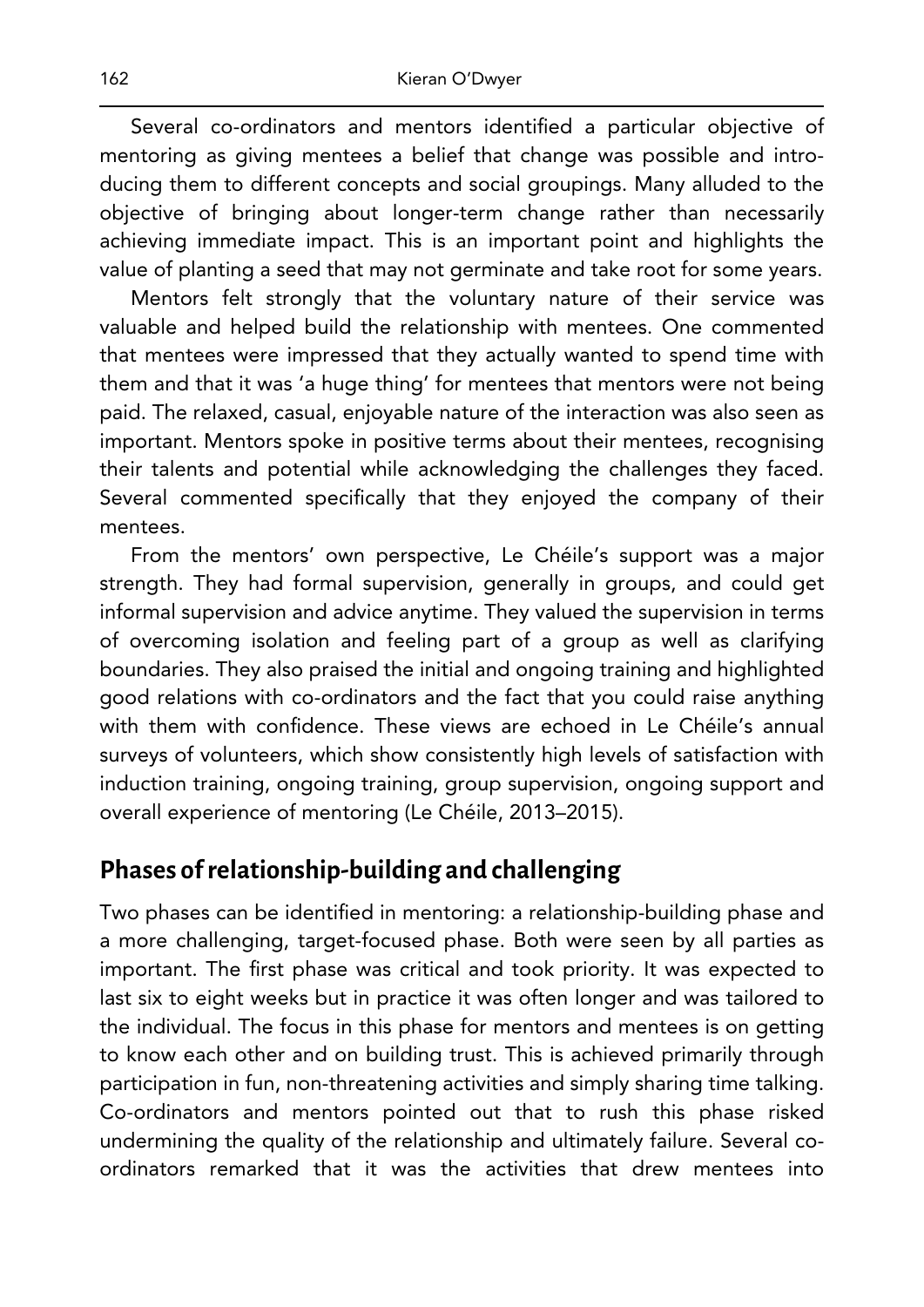mentoring to begin with, and they only began to engage meaningfully once the activities had progressed. They pointed out that just keeping appointments was an important step for many mentees. Several noted that mentees often began to take better care of their appearance and dress more smartly for their meetings and this too was an indicator of progress as well as improving their self-image.

Co-ordinators and mentors acknowledged the need to move from trustbuilding to goal-setting. They emphasised the need to go 'softly, softly' in terms of target-setting and stressed the importance of the mentoring process itself, adding that mentoring was about challenging behaviour and attitudes in subtle, progressive, encouraging and supportive ways at a pace that the mentee could manage. Role modelling was seen as key and mentors demonstrated appropriate behaviours and attitudes in a natural way.

The average duration of Le Chéile mentoring in 2015 was 10.2 months in successfully completed cases, with almost a third lasting more than a year. In cases that were still active, the average duration was 7.7 months at the end of the year and 18% of active cases had already lasted more than a year. So it could be said that the mentoring was of sufficient duration to build a close relationship, have a positive impact and minimise any risk of negative effect.

Le Chéile guidance stipulates that a case review is arranged six to eight weeks prior to the end of mentoring and an exit strategy is devised with the young person. This exit strategy is designed to look at supports available outside of mentoring and to help the young people set future goals for themselves. Such planned meetings worked well where they took place. Mentors felt that it was important that mentoring relationships ended appropriately. Ending could be difficult at the best of times since a good relationship had usually been formed. Normally, mentoring ended when Probation supervision ended but flexibility was needed sometimes to allow continuation after the formal agreed period. Some mentees said that they would have liked their mentoring to continue for a while longer than occurred.

The international literature drew attention to the value of parental support in mentoring of young people. This was not a central focus of the evaluation of Le Chéile's youth mentoring but it was clear nevertheless that a high level of parental support existed in most cases. Some parents whose children were mentored availed of Le Chéile's parent mentoring service (which is available to all parents of children who offend). The most significant benefits for parent mentees were in the areas of self-confidence and emotional well-being, with benefits also in terms of improved self-esteem, hopefulness and ability to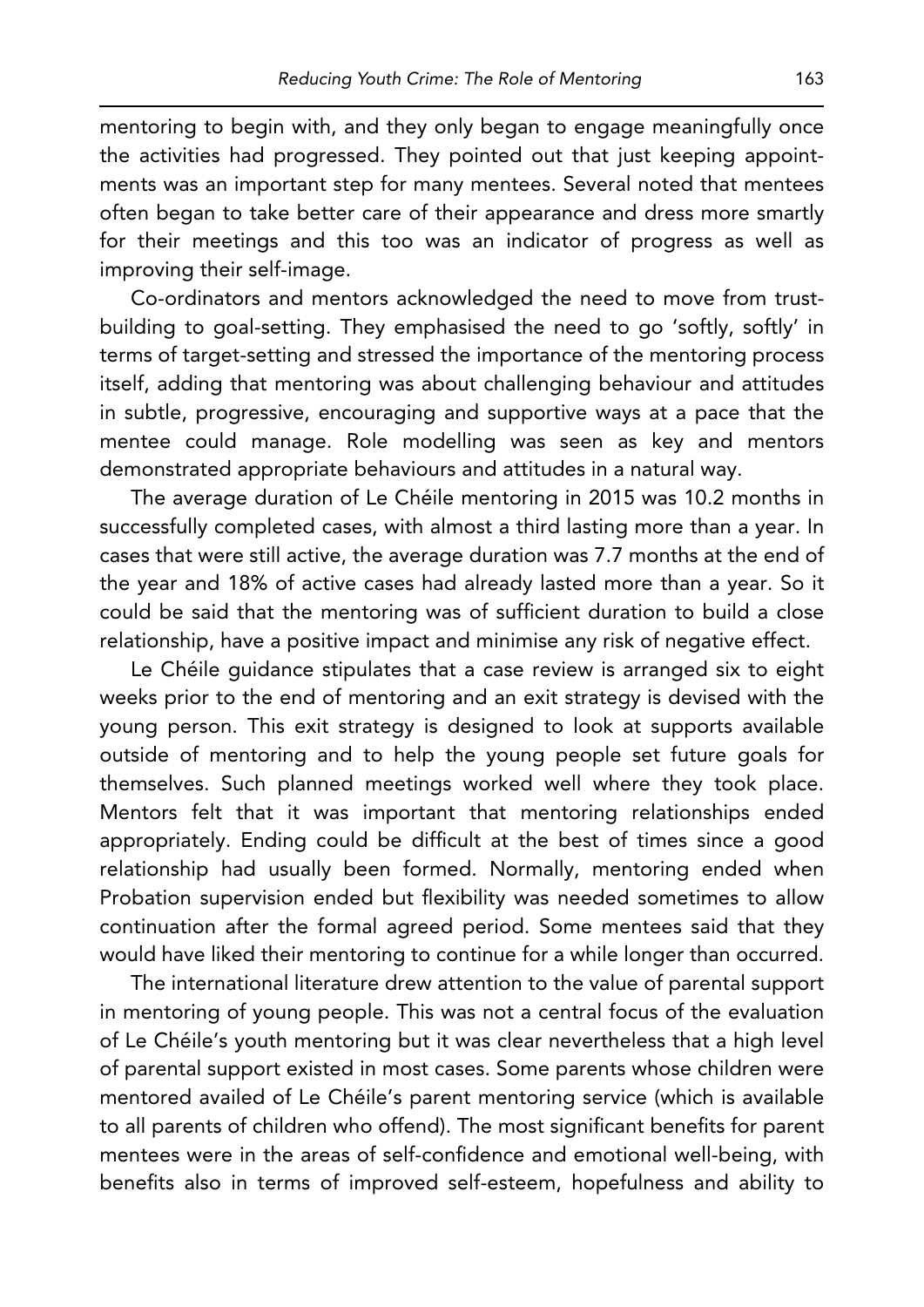manage stress, improved parenting skills and family relationships, and greater involvement in activities outside the home.

A number of mentees and their parents commented that they would have benefited from earlier access to mentoring. This was recognition of the value of mentoring to them but also an acknowledgement of hardship that might have been avoided. Some mentors and co-ordinators made similar comments and felt that mentoring was sometimes seen as a service of last resort. They too favoured earlier intervention, while acknowledging that some mentees might not be ready to engage fully with mentoring at a younger age. Their main point was that it was too late for some young people when they had got involved in offending and had gone through the court system. Several mentors and co-ordinators also made a case for mentoring for older age cohorts, up to age 25.

A number of cases examined as part of the evaluation involved young people from care backgrounds. Mentors in one focus group noted a significant difference in cases involving young people from such backgrounds, typically involving a lot of self-criticism and complexity, with a back-story of rejection; the mentors argued for specific consideration of the topic to ensure an effective service for this vulnerable group. One mentee said that if she had had something like mentoring when she was in care, she might not have ended up in trouble. As regards the transition from care, mentoring was seen as having a valuable role in providing support through this difficult phase. Other cases revealed the difficulty of staying in touch with young people who changed addresses during their time in care, either with foster carers or in residential care or both.

Experience with mentoring of young people in detention was broadly positive. The mentoring could be a continuation of mentoring started in the community or be initiated in detention. Mentees and their families appreciated the support at a difficult time and mentors commented that it strengthened the basis for mentoring after release. It was not always possible to arrange mentoring in detention, particularly if detention occurred or ended unexpectedly, was of short duration or brought an end to Probation Service involvement. Practical challenges arose in respect of travel and access, suitability of facilities and inability to participate in activities together. Travel to Oberstown, from rural areas in particular, raised issues of time and cost. Individual experiences showed that the limitations identified were not insurmountable barriers.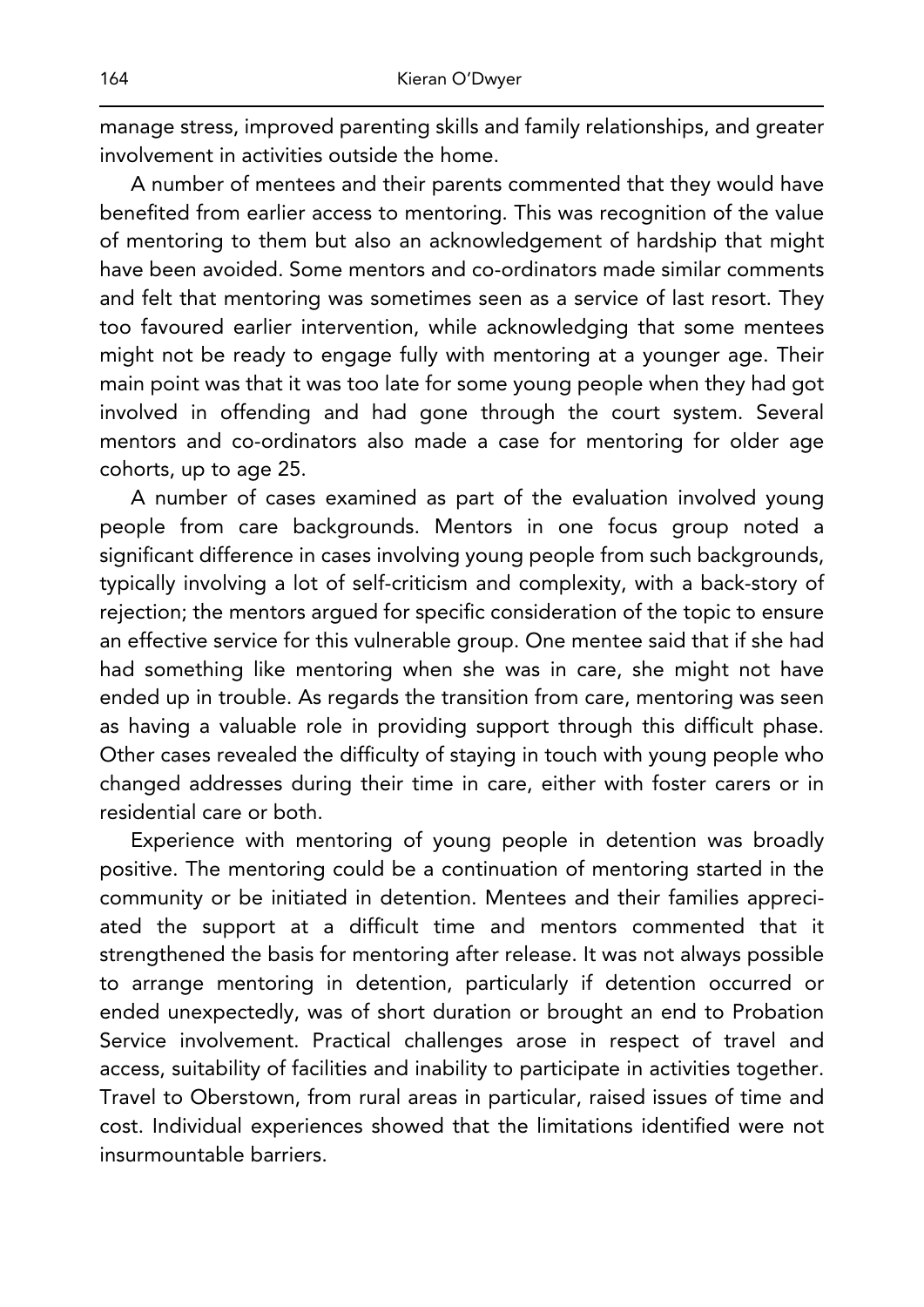#### **Conclusion**

The international literature on the impact of mentoring on reoffending by young people is somewhat equivocal. It points out great variability in mentoring programmes that makes comparison difficult, but also examines factors that make positive outcomes more likely. These include notably mentor–mentee emotional closeness and strong relationship, frequent contact, duration of six months or more, structured activities and support from parents (DuBois *et al*., 2002; DKR, 2012; Tolan *et al*., 2014; Adler *et al*., 2016; Jolliffe and Farrington, 2008; Tarling *et al*., 2004).

This article presented findings from an evaluation of Le Chéile mentoring of young offenders in Ireland. A key finding was that a sizeable reduction in self-reported offending occurred as a result of mentoring. The evaluation focused primarily on cases described as 'successfully completed' and this may have influenced the results. That said, the qualitative evidence supported the quantitative survey findings. Importantly, Le Chéile's mentoring programme encompasses most of the features identified in the literature as likely to maximise success. It should not be surprising, therefore, that positive results were achieved, not least as regards desistance.

The evaluation was designed to evaluate practice, provide evidence with regard to effectiveness or otherwise, and highlight where improvements could be made. The approach of the evaluation was primarily qualitative, with a quantitative element. This was appropriate and necessary for a variety of reasons, not least because its purpose was to evaluate a practice model but also because of difficulties in contacting young people after they have completed the mentoring programme and when their Probation supervision has ended. Subjective self-reporting was necessary because access to official criminal justice data was not granted. The methodological limitations were acknowledged in the evaluation report. Research methods such as use of a control group, use of independent offending data and a longitudinal element, while ideal (albeit costly), were simply not realistic options. It is difficult to see how a future evaluation might incorporate all such features and prove or disprove a hypothesis. In the meantime, the Le Chéile evaluation provides further strong evidence that mentoring can help bring about desistance, as well as improving the life chances of the young people concerned.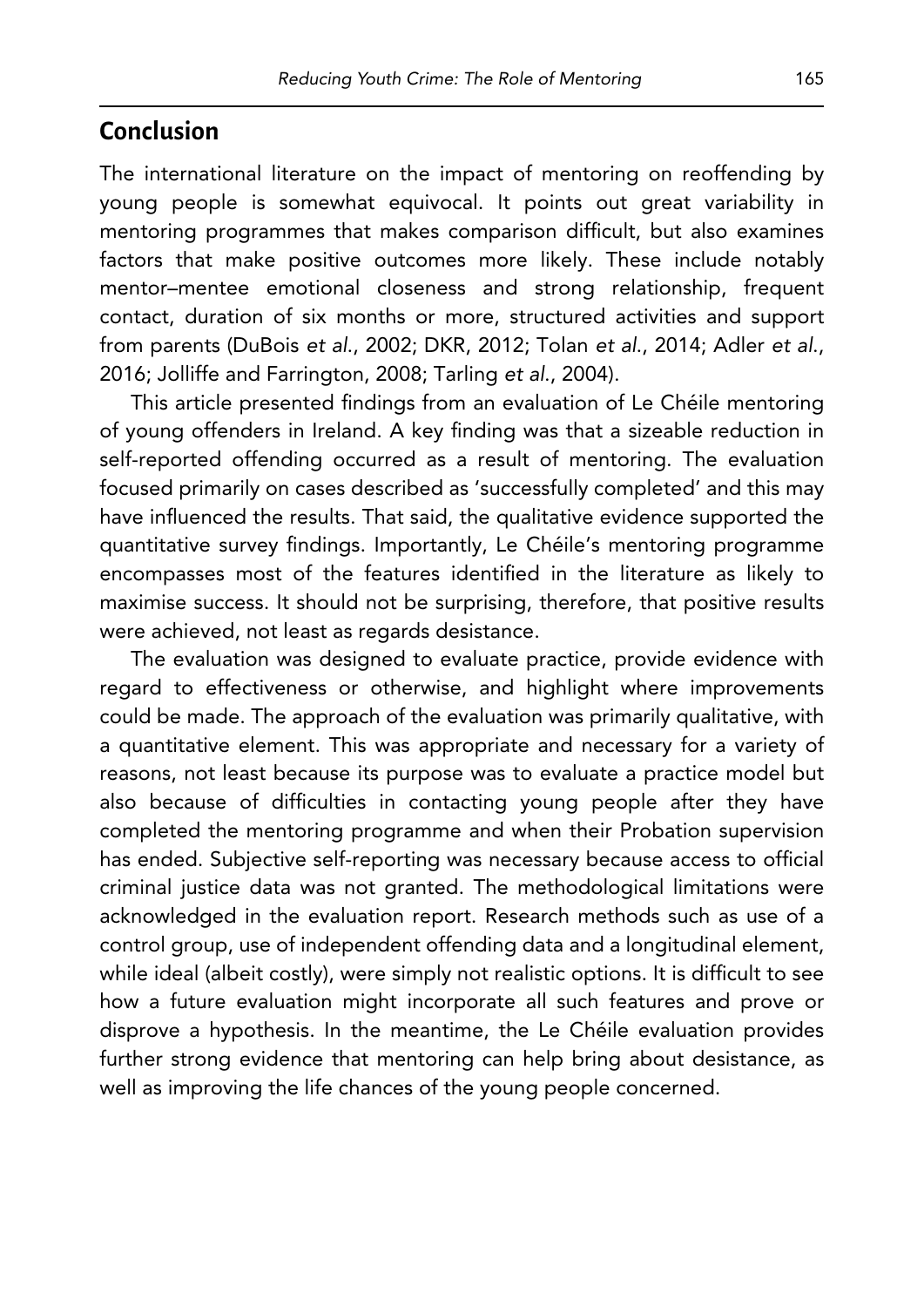# **References**

- Adler, J., Edwards, S., Scally, M., Gill, D., Puniskis, M., Gekoski, A. and Horvath, M. (2016), *What Works in Managing Young People Who Offend? A Summary of the International Evidence*, London: Ministry of Justice
- Anton, P. and Temple, J. (2007), *Analysing the Social Return on Investment in Youth Intervention Programs: A Framework for Minnesota*, St Paul, MN: Wilder Research
- DKR, Danish Crime Prevention Council (2012), *The Effectiveness of Mentoring and Leisure-Time Activities for Youth at Risk – A Systematic Review*, Glostrup: DKR
- Dolan, P., Brady, B., O'Regan, C., Canavan, J., Russell, D. and Forkan, C. (2011), *Big Brothers Big Sisters (BBBS) of Ireland: Evaluation Study – Report 3: Summary Report*, Galway: NUI Galway Child and Family Research Centre
- DuBois, D., Holloway, B., Valentine, J. and Cooper, H. (2002), 'Effectiveness of mentoring programs for youth: a meta-analytic review', *American Journal of Community Psychology*, vol. 30, no. 2, pp. 157–197
- DuBois, D., Portillo, N., Rhodes, J., Silverthorn, N. and Valentine, J. (2011), 'How effective are mentoring programs for youth? A systematic assessment of the evidence', *Psychological Science in the Public Interest*, vol. 12, no. 2, pp. 57–91
- Grossman, J. and Rhodes, J. (2002), 'The test of time: Predictors and effects of duration in youth mentoring relationships', *American Journal of Community Psychology*, vol. 30, no. 2, pp. 199–219
- Grossman, J. and Tierney, J. (1998), 'Does mentoring work? An impact study of the Big Brothers Big Sisters program', *Evaluation Review*, vol. 22, no. 3, pp. 403–426
- Jolliffe, D. and Farrington, D. (2008), *The Influence of Mentoring on Reoffending*, Stockholm: The Swedish National Council for Crime Prevention
- Le Chéile (2013–2015), Annual National Volunteer Surveys, Dún Laoghaire: Le Chéile
- Ministry of Justice (2014), *Transforming Rehabilitation: A Summary of Evidence on Reducing Reoffending* (2nd ed.), London: Ministry of Justice
- Newburn, T. and Shiner, M. (2006), 'Young people, mentoring and social inclusion', *Youth Justice*, vol. 6, no. 1, pp. 23–41
- O'Dwyer, K. (2017), *Reducing Youth Crime in Ireland: An Evaluation of Le Chéile Mentoring*, available at https://www.lecheile.ie/wp-content/uploads/2017/06/ Reducing-Youth-Crime-in-Ireland-An-Evaluation-of-Le-Cheile-Mentoring-Full-Report.pdf (accessed 16 August 2019)
- Philip, K. and Spratt, J. (2007), *A Synthesis of Published Research on Mentoring and Befriending*, Manchester: Mentoring and Befriending Foundation
- Piper, H. and Piper, J. (2000), 'Disaffected young people as the problem, mentoring as the solution, education and work as the goal', *Journal of Education and Work*, vol. 13, no. 1, pp. 77–94
- Renshaw, J. (2008), *Final Evaluation Report of the DCSF Funded National Mentoring Pilot for Looked After Children*, Manchester: Mentoring and Befriending Foundation
- Rhodes, J. (2008), 'Improving youth mentoring interventions through research-based practice', *American Journal of Community Psychology*, vol. 41, no. 1–2, pp. 35–42